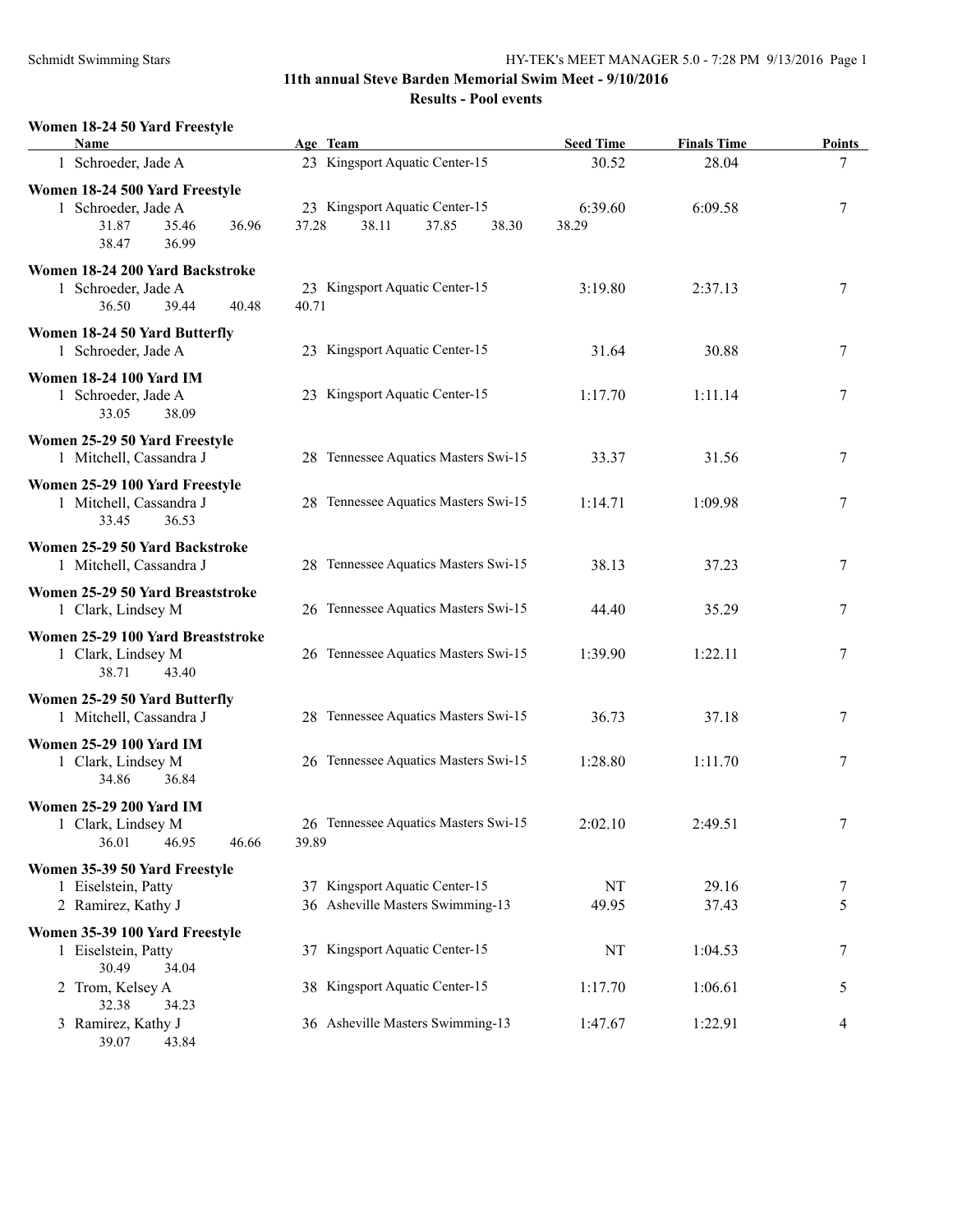| Women 35-39 200 Yard Freestyle<br>1 Trom, Kelsey A<br>35.83<br>38.48<br>38.53                    | 38 Kingsport Aquatic Center-15<br>38.11                            | 2:33.31          | 2:30.95 | 7      |
|--------------------------------------------------------------------------------------------------|--------------------------------------------------------------------|------------------|---------|--------|
| Women 35-39 500 Yard Freestyle                                                                   |                                                                    |                  |         |        |
| 1 Trom, Kelsey A<br>36.38<br>40.13<br>41.50<br>39.33<br>39.96                                    | 38 Kingsport Aquatic Center-15<br>41.75<br>41.48<br>41.40<br>42.07 | 7:00.87<br>41.03 | 6:45.03 | 7      |
| Women 35-39 50 Yard Backstroke<br>1 Eiselstein, Patty                                            | 37 Kingsport Aquatic Center-15                                     | NT               | 33.92   | $\tau$ |
| Women 35-39 100 Yard Backstroke<br>1 Trom, Kelsey A<br>38.19<br>40.07                            | 38 Kingsport Aquatic Center-15                                     | 1:26.84          | 1:18.26 | 7      |
| Women 35-39 200 Yard Backstroke<br>1 Trom, Kelsey A<br>39.03<br>42.08<br>42.11                   | 38 Kingsport Aquatic Center-15<br>41.67                            | 2:54.10          | 2:44.89 | 7      |
| Women 35-39 50 Yard Butterfly<br>1 Ramirez, Kathy J                                              | 36 Asheville Masters Swimming-13                                   | 1:09.93          | 46.54   | 7      |
| Women 35-39 100 Yard Butterfly<br>1 Ramirez, Kathy J<br>47.53<br>57.72                           | 36 Asheville Masters Swimming-13                                   | 2:38.73          | 1:45.25 | 7      |
| <b>Women 35-39 100 Yard IM</b><br>1 Ramirez, Kathy J<br>53.55<br>50.84                           | 36 Asheville Masters Swimming-13                                   | 2:20.97          | 1:44.39 | 7      |
| Women 45-49 50 Yard Freestyle                                                                    |                                                                    |                  |         |        |
| 1 Ladd, Laura M                                                                                  | 48 Ensworth Aquatics Masters-15                                    | 32.19            | 29.79   | 7      |
| 2 Hart, Jill                                                                                     | 46 Asheville Masters Swimming-13                                   | 36.11            | 32.45   | 5      |
| 3 Gratsou-Zodl, Violetta                                                                         | 46 YMCA Of the Triangle Area-13                                    | 41.07            | 36.90   | 4      |
| Women 45-49 100 Yard Freestyle<br>1 Gratsou-Zodl, Violetta<br>40.15<br>43.08                     | 46 YMCA Of the Triangle Area-13                                    | 1:37.68          | 1:23.23 | 7      |
| Women 45-49 200 Yard Freestyle                                                                   |                                                                    |                  |         |        |
| 1 Ladd, Laura M<br>37.75<br>41.95<br>41.92                                                       | 48 Ensworth Aquatics Masters-15<br>38.44                           | 3:02.93          | 2:40.06 | 7      |
| Women 45-49 500 Yard Freestyle<br>1 Wilson, Jamie W<br>32.83<br>36.50<br>38.49<br>38.88<br>36.65 | 49 Palmetto Masters-55<br>41.20<br>40.42<br>40.39<br>39.89         | 7:01.80<br>39.77 | 6:25.02 | 7      |
| Women 45-49 50 Yard Backstroke                                                                   |                                                                    |                  |         |        |
| 1 Wilson, Jamie W                                                                                | 49 Palmetto Masters-55                                             | 40.32            | 35.55   | 7      |
| 2 Hart, Jill                                                                                     | 46 Asheville Masters Swimming-13                                   | 41.43            | 36.41   | 5      |
| 3 Gratsou-Zodl, Violetta                                                                         | 46 YMCA Of the Triangle Area-13                                    | 54.39            | 50.37   | 4      |
| Women 45-49 50 Yard Breaststroke                                                                 |                                                                    |                  |         |        |
| 1 Ladd, Laura M                                                                                  | 48 Ensworth Aquatics Masters-15                                    | 41.97            | 37.46   | 7      |
| 2 Gratsou-Zodl, Violetta                                                                         | 46 YMCA Of the Triangle Area-13                                    | 54.39            | 49.47   | 5      |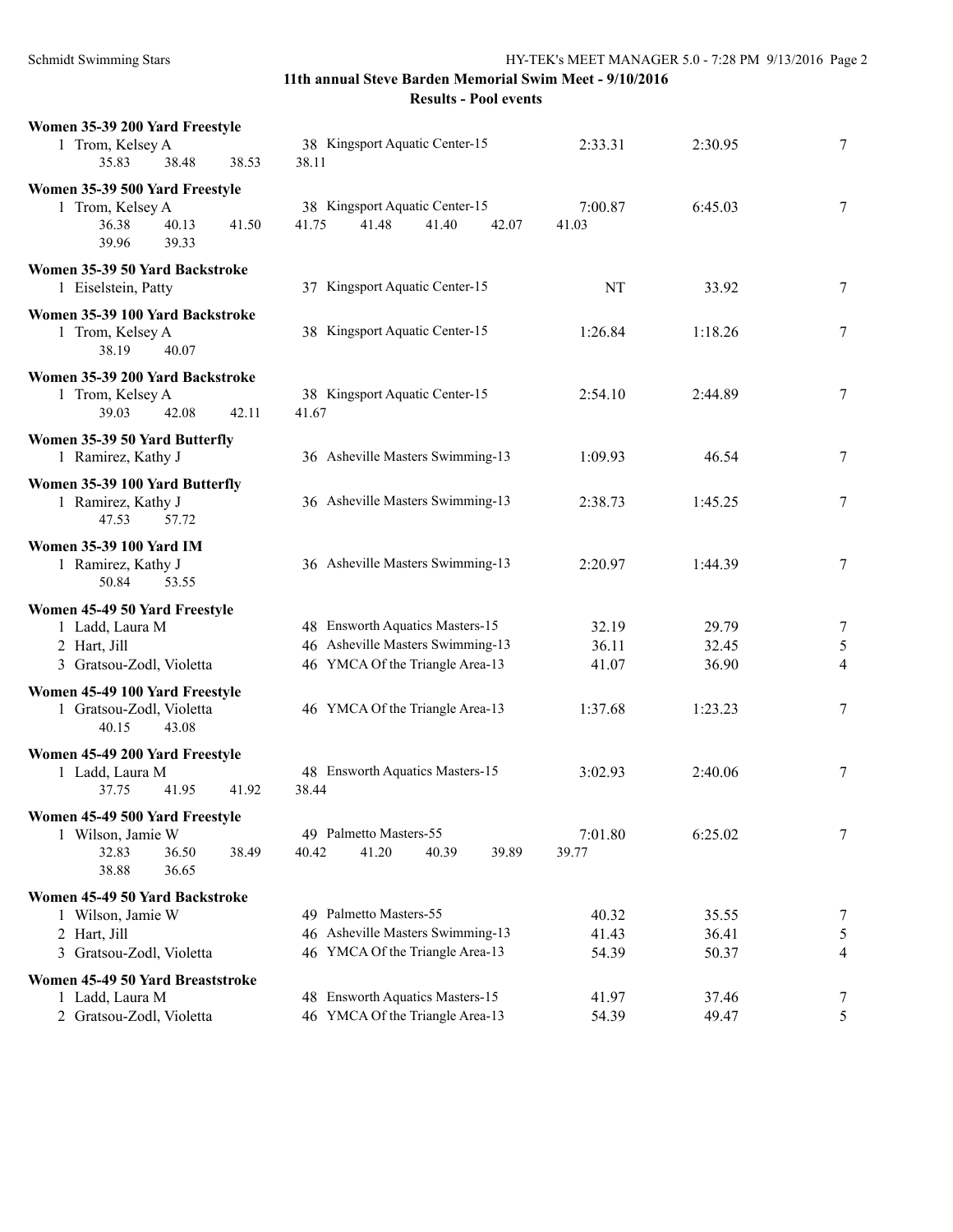| Women 45-49 100 Yard Breaststroke                                                                   |                                                                      |                  |         |   |
|-----------------------------------------------------------------------------------------------------|----------------------------------------------------------------------|------------------|---------|---|
| 1 Wilson, Jamie W<br>37.32<br>41.10                                                                 | 49 Palmetto Masters-55                                               | 1:29.33          | 1:18.42 | 7 |
| 2 Cleven, Detra R<br>37.91<br>42.02                                                                 | 47 Kingsport Aquatic Center-15                                       | 1:28.80          | 1:19.93 | 5 |
| Women 45-49 200 Yard Breaststroke<br>1 Cleven, Detra R<br>40.70<br>46.27<br>45.20                   | 47 Kingsport Aquatic Center-15<br>45.77                              | 3:17.58          | 2:57.94 | 7 |
| Women 45-49 50 Yard Butterfly<br>1 Hart, Jill                                                       | 46 Asheville Masters Swimming-13                                     | 40.95            | 36.19   | 7 |
| Women 45-49 100 Yard Butterfly<br>1 Cleven, Detra R<br>32.85<br>38.95                               | 47 Kingsport Aquatic Center-15                                       | 1:17.70          | 1:11.80 | 7 |
| <b>Women 45-49 100 Yard IM</b><br>1 Gratsou-Zodl, Violetta<br>49.49<br>51.71                        | 46 YMCA Of the Triangle Area-13                                      | 1:56.55          | 1:41.20 | 7 |
| <b>Women 45-49 200 Yard IM</b><br>1 Ladd, Laura M<br>41.62<br>48.37<br>51.16                        | 48 Ensworth Aquatics Masters-15<br>40.85                             | NT               | 3:02.00 | 7 |
| Women 55-59 50 Yard Freestyle<br>1 Burlingame, Sharon M                                             | 59 Tennessee Aquatics Masters Swi-15                                 | 38.63            | 35.90   | 7 |
| Women 55-59 100 Yard Freestyle<br>1 Burlingame, Sharon M<br>41.12<br>37.75                          | 59 Tennessee Aquatics Masters Swi-15                                 | 1:24.92          | 1:18.87 | 7 |
| Women 55-59 50 Yard Backstroke<br>1 Burlingame, Sharon M                                            | 59 Tennessee Aquatics Masters Swi-15                                 | 40.85            | 37.27   | 7 |
| Women 55-59 50 Yard Breaststroke<br>1 Burlingame, Sharon M                                          | 59 Tennessee Aquatics Masters Swi-15                                 | 46.06            | 42.67   | 7 |
| Women 55-59 100 Yard Breaststroke<br>1 Burlingame, Sharon M<br>44.68<br>50.78                       | 59 Tennessee Aquatics Masters Swi-15                                 | 1:42.12          | 1:35.46 | 7 |
| Women 55-59 50 Yard Butterfly<br>1 Burlingame, Sharon M                                             | 59 Tennessee Aquatics Masters Swi-15                                 | 42.85            | 41.86   | 7 |
| Women 60-64 50 Yard Freestyle<br>1 Harrison, Melissa T                                              | 61 Uc15-15                                                           | 44.40            | 35.70   | 7 |
| Women 60-64 100 Yard Freestyle<br>1 Stainback, Nancy S<br>37.66<br>39.72                            | 62 Asheville Masters Swimming-13                                     | 1:51.00          | 1:17.38 | 7 |
| Women 60-64 500 Yard Freestyle<br>1 Stainback, Nancy S<br>38.57<br>41.94<br>43.29<br>43.64<br>43.42 | 62 Asheville Masters Swimming-13<br>44.98<br>43.85<br>44.01<br>43.79 | 7:51.75<br>43.85 | 7:11.34 | 7 |
| Women 60-64 50 Yard Backstroke<br>1 Stainback, Nancy S                                              | 62 Asheville Masters Swimming-13                                     | 45.22            | 41.69   | 7 |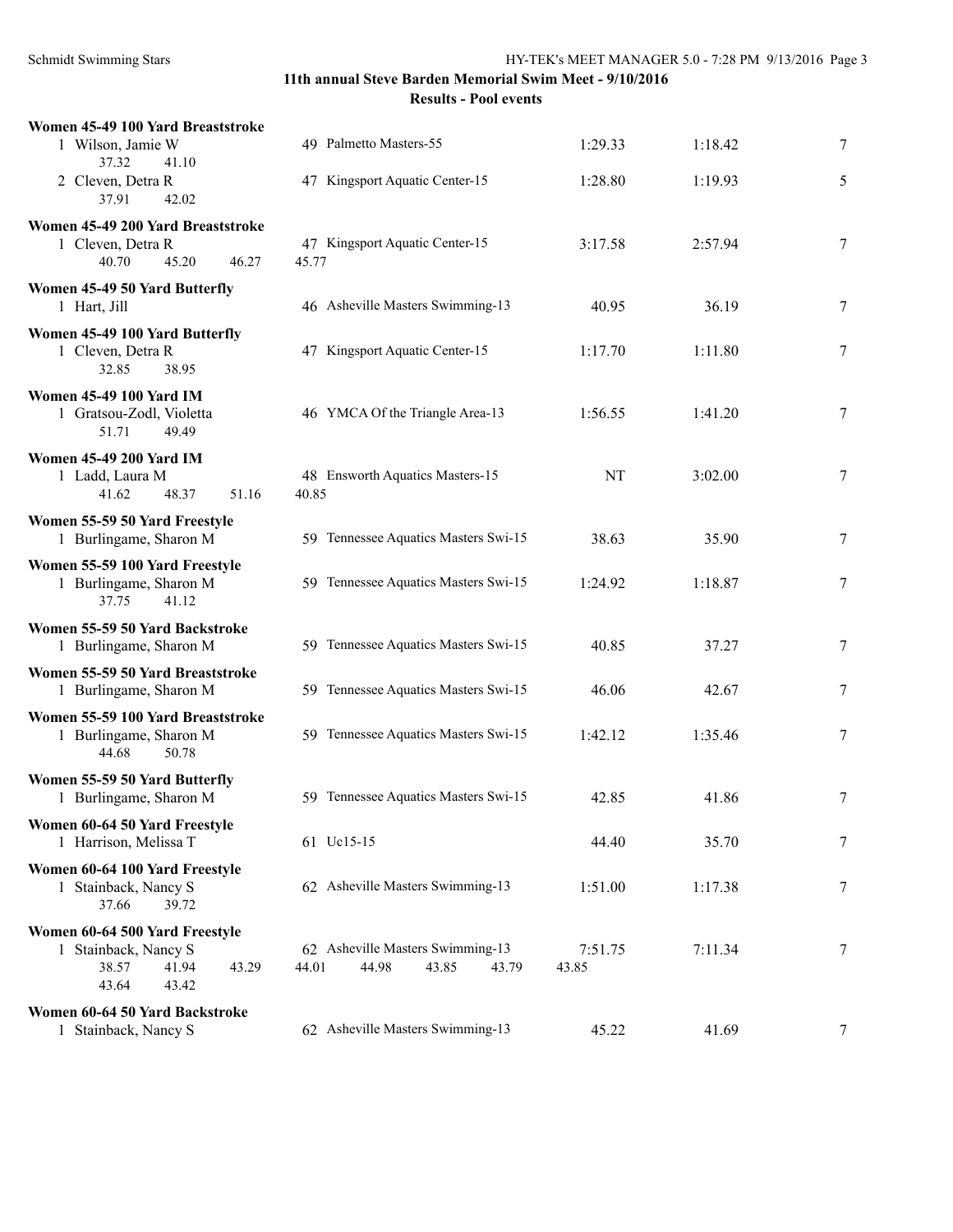| Women 60-64 100 Yard Backstroke<br>62 Asheville Masters Swimming-13<br>1 Stainback, Nancy S<br>43.34<br>46.14 |                                                                                | 1:39.90                 | 1:29.48                 | 7                |
|---------------------------------------------------------------------------------------------------------------|--------------------------------------------------------------------------------|-------------------------|-------------------------|------------------|
| Women 60-64 200 Yard Backstroke<br>1 Stainback, Nancy S<br>44.96<br>48.51<br>49.71                            | 62 Asheville Masters Swimming-13<br>49.48                                      | 3:36.45                 | 3:12.66                 | 7                |
| Women 65-69 500 Yard Freestyle<br>1 Barratt, Pat A<br>46.59<br>52.35<br>50.91                                 | 69 Asheville Masters Swimming-13<br>56.88<br>56.34<br>55.18<br>54.85           | 9:40.72<br>54.16        | 8:55.53                 | 7                |
| Women 65-69 200 Yard Backstroke<br>1 Panayotoff, Kristi M<br>57.22<br>52.75<br>1:00.38                        | 67 Greenville Splash Masters-55<br>58.10                                       | 4:08.64                 | 3:48.45                 | 7                |
| Women 65-69 200 Yard Breaststroke<br>--- Panayotoff, Kristi M                                                 | 67 Greenville Splash Masters-55                                                | 4:29.83                 | DQ                      |                  |
| Women 65-69 50 Yard Butterfly<br>1 Barratt, Pat A                                                             | 69 Asheville Masters Swimming-13                                               | NT                      | 52.24                   | 7                |
| <b>Women 65-69 200 Yard IM</b><br>1 Panayotoff, Kristi M<br>57.99<br>1:09.34<br>52.20                         | 67 Greenville Splash Masters-55<br>53.11                                       | 4:15.66                 | 3:52.64                 | 7                |
| <b>Women 65-69 400 Yard IM</b><br>1 Panayotoff, Kristi M<br>53.57<br>1:02.18<br>1:00.30                       | 67 Greenville Splash Masters-55<br>1:14.09<br>1:10.16<br>1:01.40<br>55.42      | 8:58.45<br>57.57        | 8:14.69                 | $\tau$           |
| Men 25-29 50 Yard Freestyle<br>1 Shoemaker, Forrest M<br>2 Hartshorn, Sam                                     | 26 Uc13-13<br>27 Usms One Event Registration                                   | 27.47<br>25.42          | 23.65<br>23.67          | 7<br>5           |
| Men 25-29 100 Yard Freestyle<br>1 Hartshorn, Sam<br>23.98<br>26.48                                            | 27 Usms One Event Registration                                                 | 55.50                   | 50.46                   | 7                |
| 2 Gonzalez, Thomas N<br>26.97<br>30.37                                                                        | 26 Kingsport Aquatic Center-15                                                 | 1:06.60                 | 57.34                   | 5                |
| Men 25-29 50 Yard Backstroke<br>1 Gonzalez, Thomas N                                                          | 26 Kingsport Aquatic Center-15                                                 | 36.63                   | 30.12                   | 7                |
| Men 25-29 100 Yard Backstroke<br>1 Gonzalez, Thomas N<br>31.42<br>34.78                                       | 26 Kingsport Aquatic Center-15                                                 | 1:21.03                 | 1:06.20                 | $\boldsymbol{7}$ |
| Men 25-29 100 Yard Breaststroke<br>1 Hartshorn, Sam<br>32.10<br>36.11                                         | 27 Usms One Event Registration                                                 | 1:09.93                 | 1:08.21                 | 7                |
| Men 25-29 50 Yard Butterfly<br>1 Tremml, Brian<br>2 Shoemaker, Forrest M<br>3 Hartshorn, Sam                  | 26 Usms One Event Registration<br>26 Uc13-13<br>27 Usms One Event Registration | 28.85<br>31.64<br>27.75 | 24.89<br>26.11<br>26.18 | 7<br>5<br>4      |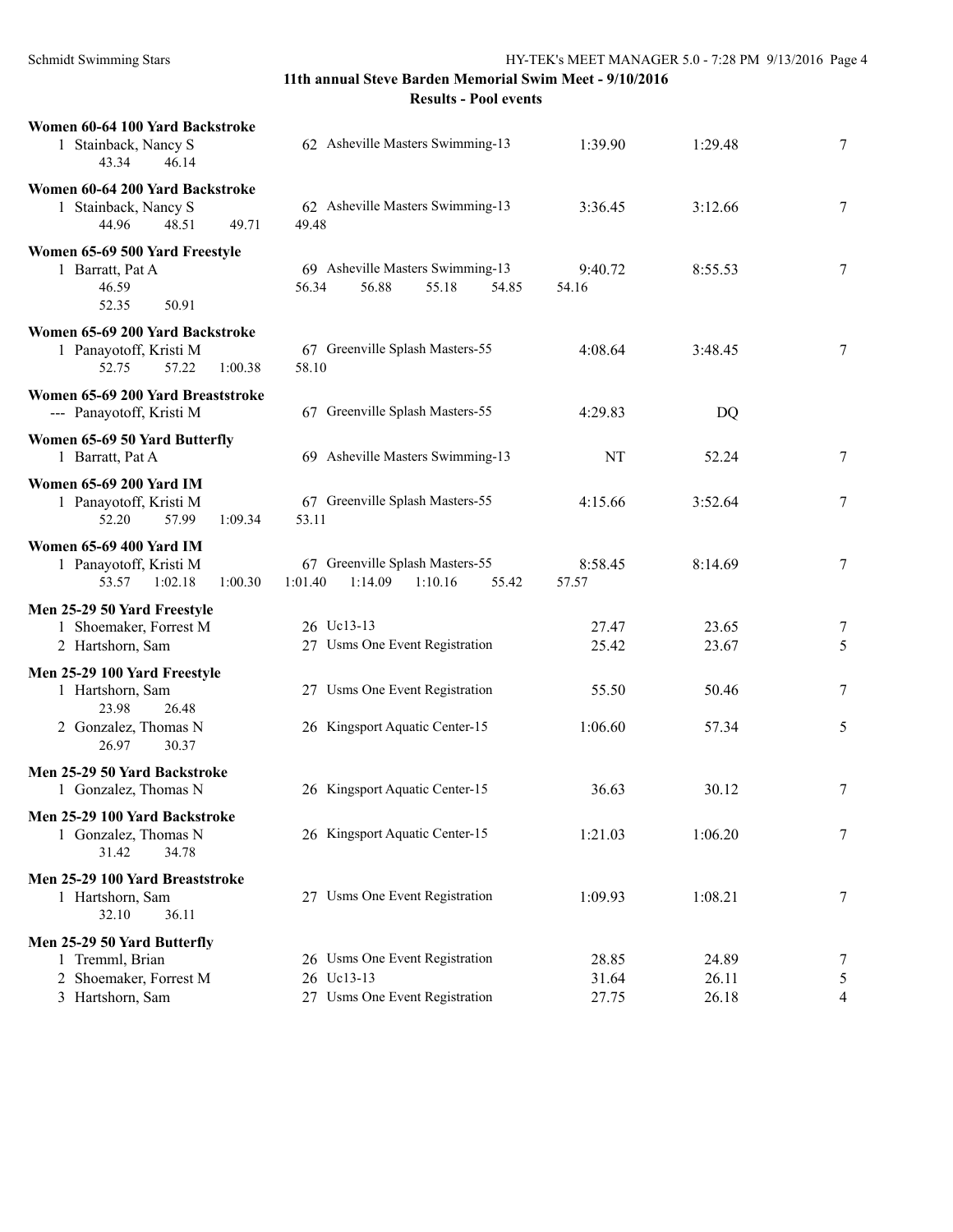| Men 25-29 100 Yard Butterfly<br>1 Tremml, Brian<br>25.27<br>29.92             | 26 Usms One Event Registration                      | 1:03.26     | 55.19          | 7           |
|-------------------------------------------------------------------------------|-----------------------------------------------------|-------------|----------------|-------------|
| Men 25-29 100 Yard IM<br>1 Gonzalez, Thomas N<br>29.33<br>36.98               | 26 Kingsport Aquatic Center-15                      | 1:28.80     | 1:06.31        | 7           |
| Men 25-29 200 Yard IM<br>1 Tremml, Brian<br>26.96<br>34.29<br>39.95           | 26 Usms One Event Registration<br>32.50             | 2:24.29     | 2:13.70        | 7           |
| Men 35-39 50 Yard Freestyle<br>1 Dau, David M<br>2 Granger, Jeremy            | 38 Kingsport Aquatic Center-15<br>39 USA Masters-13 | 30.34<br>NT | 28.30<br>30.33 | $\tau$<br>5 |
| Men 35-39 100 Yard Freestyle<br>1 Dau, David M<br>29.33                       | 38 Kingsport Aquatic Center-15                      | 1:12.15     | 1:03.82        | 7           |
| 34.49<br>2 Granger, Jeremy<br>34.81<br>37.31                                  | 39 USA Masters-13                                   | NT          | 1:12.12        | 5           |
| Men 35-39 50 Yard Backstroke<br>1 Granger, Jeremy                             | 39 USA Masters-13                                   | NT          | 40.55          | $\tau$      |
| Men 35-39 100 Yard Backstroke<br>1 Hampleman, Kirk                            | 36 Uc13-13                                          | NT          | 54.50          | 7           |
| 26.55<br>27.95<br>2 Granger, Jeremy<br>50.79<br>50.69                         | 39 USA Masters-13                                   | NT          | 1:41.48        | 5           |
| Men 35-39 200 Yard Backstroke<br>1 Hampleman, Kirk<br>27.63<br>29.82<br>30.39 | 36 Uc13-13<br>30.04                                 | NT          | 1:57.88        | $\tau$      |
| Men 35-39 50 Yard Breaststroke<br>--- Granger, Jeremy                         | 39 USA Masters-13                                   | NT          | <b>DQ</b>      |             |
| Men 35-39 50 Yard Butterfly<br>1 Dau, David M                                 | 38 Kingsport Aquatic Center-15                      | 33.61       | 31.84          | 7           |
| Men 35-39 200 Yard IM<br>1 Hampleman, Kirk<br>26.60<br>31.48<br>34.02         | 36 Uc13-13<br>28.22                                 | NT          | 2:00.32        | 7           |
| Men 40-44 100 Yard Freestyle<br>1 Owen, Jeffrey J<br>28.72<br>31.16           | 41 Asheville Masters Swimming-13                    | 1:05.00     | 59.88          | 7           |
| Men 40-44 50 Yard Breaststroke<br>1 Owen, Jeffrey J                           | 41 Asheville Masters Swimming-13                    | 35.94       | 34.33          | 7           |
| Men 40-44 100 Yard Breaststroke<br>1 Owen, Jeffrey J<br>34.95<br>38.68        | 41 Asheville Masters Swimming-13                    | 1:20.50     | 1:13.63        | 7           |
| <b>Men 40-44 100 Yard IM</b><br>1 Owen, Jeffrey J<br>31.99<br>35.82           | 41 Asheville Masters Swimming-13                    | 1:11.62     | 1:07.81        | 7           |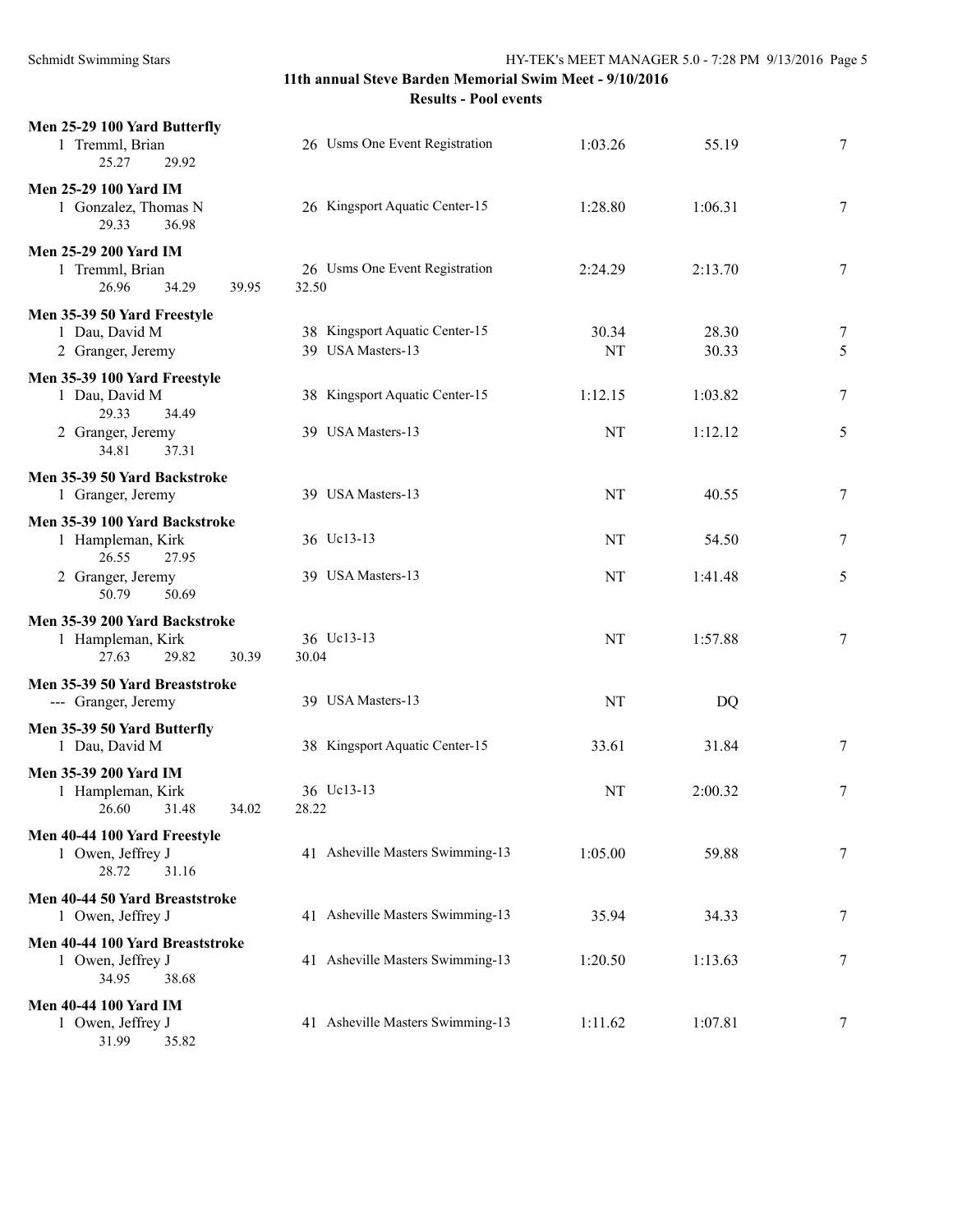| Men 45-49 50 Yard Freestyle<br>1 Stout, Byron                              | 48 St Pete Masters Inc-14                 | 29.97   | 25.56   | 7                |
|----------------------------------------------------------------------------|-------------------------------------------|---------|---------|------------------|
| Men 45-49 50 Yard Backstroke<br>1 Stout, Byron                             | 48 St Pete Masters Inc-14                 | 35.52   | 30.56   | $\tau$           |
| Men 45-49 50 Yard Breaststroke<br>1 Stout, Byron                           | 48 St Pete Masters Inc-14                 | 42.18   | 34.98   | 7                |
| Men 50-54 50 Yard Freestyle                                                |                                           |         |         |                  |
| 1 Hovis, Bill                                                              | 50 North Carolina Masters Swimmin-13      | NT      | 25.90   | $\boldsymbol{7}$ |
| 2 Woodmansee, David A                                                      | 52 Kingsport Aquatic Center-15            | 32.25   | 30.51   | 5                |
| Men 50-54 100 Yard Freestyle<br>1 Hovis, Bill<br>27.62<br>30.06            | 50 North Carolina Masters Swimmin-13      | NT      | 57.68   | 7                |
| Men 50-54 50 Yard Backstroke                                               |                                           |         |         |                  |
| 1 Pulsifer, Andrew B                                                       | 50 Asheville Masters Swimming-13          | 32.49   | 28.43   | 7                |
| 2 Hovis, Bill                                                              | 50 North Carolina Masters Swimmin-13      | NT      | 32.31   | 5                |
| Men 50-54 100 Yard Backstroke<br>1 Hovis, Bill<br>35.88<br>37.79           | 50 North Carolina Masters Swimmin-13      | NT      | 1:13.67 | 7                |
| Men 50-54 50 Yard Breaststroke<br>1 Woodmansee, David A                    | 52 Kingsport Aquatic Center-15            | 42.92   | 37.88   | 7                |
| Men 50-54 100 Yard Breaststroke<br>1 Woodmansee, David A<br>39.50<br>45.56 | 52 Kingsport Aquatic Center-15            | 1:33.61 | 1:25.06 | 7                |
| Men 50-54 50 Yard Butterfly                                                |                                           |         |         |                  |
| 1 Pulsifer, Andrew B                                                       | 50 Asheville Masters Swimming-13          | 30.27   | 26.96   | 7                |
| Men 50-54 100 Yard IM                                                      |                                           |         |         |                  |
| 1 Pulsifer, Andrew B                                                       | 50 Asheville Masters Swimming-13          | 1:08.01 | 1:01.27 | 7                |
| 28.03<br>33.24<br>2 Hovis, Bill<br>39.21<br>33.18                          | 50 North Carolina Masters Swimmin-13      | NT      | 1:12.39 | 5                |
| Men 55-59 50 Yard Freestyle                                                |                                           |         |         |                  |
| 1 Palmer, Rick                                                             | 56 Asheville Masters Swimming-13          | 33.30   | 29.66   | 7                |
| Men 55-59 100 Yard Freestyle<br>1 Weller, Jeff<br>32.60<br>35.27           | 56 Asheville Masters Swimming-13          | 1:10.68 | 1:07.87 | 7                |
| Men 55-59 200 Yard Freestyle                                               |                                           |         |         |                  |
| 1 Weller, Jeff                                                             | 56 Asheville Masters Swimming-13          | 2:46.50 | 2:35.52 | 7                |
| 36.99<br>40.43<br>39.52                                                    | 38.58                                     |         |         |                  |
| 2 Palmer, Rick<br>36.95<br>42.12<br>45.36                                  | 56 Asheville Masters Swimming-13<br>46.88 | 3:03.15 | 2:51.31 | 5                |
| Men 55-59 50 Yard Backstroke<br>--- Wylie, Stuart H                        | 58 Tennessee Aquatics Masters Swi-15      | 44.23   | DQ      |                  |
| Men 55-59 50 Yard Breaststroke                                             |                                           |         |         |                  |
| 1 Weller, Jeff                                                             | 56 Asheville Masters Swimming-13          | 41.15   | 37.50   | 7                |
| 2 Palmer, Rick                                                             | 56 Asheville Masters Swimming-13          | 41.07   | 38.57   | 5                |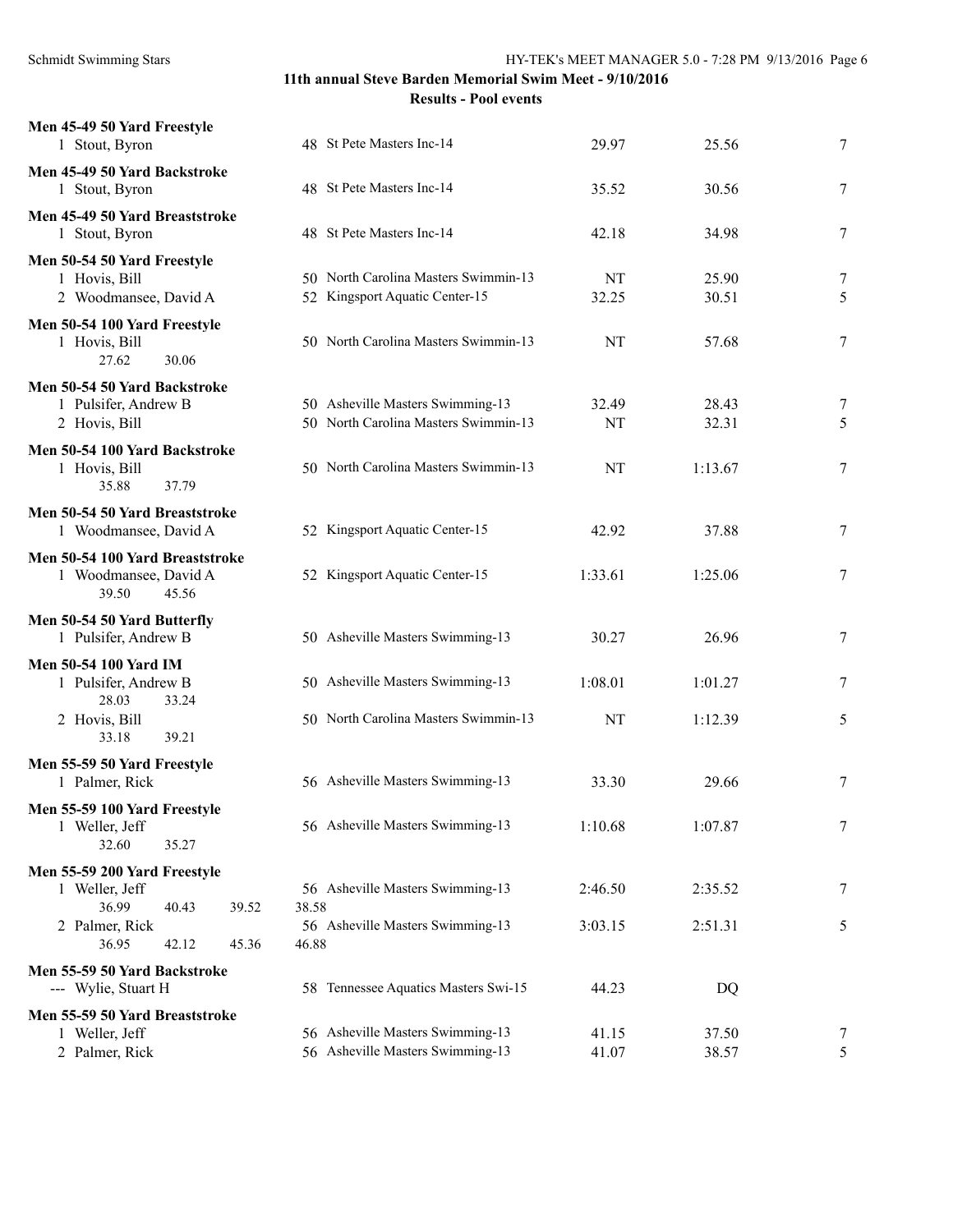| (Men 55-59 50 Yard Breaststroke)                                              |                                                                          |                  |                |                |
|-------------------------------------------------------------------------------|--------------------------------------------------------------------------|------------------|----------------|----------------|
| 3 Wylie, Stuart H                                                             | 58 Tennessee Aquatics Masters Swi-15                                     | 55.84            | 50.47          | $\overline{4}$ |
| Men 55-59 100 Yard Breaststroke<br>1 Wylie, Stuart H<br>53.88<br>56.90        | 58 Tennessee Aquatics Masters Swi-15                                     | 2:05.29          | 1:50.78        | 7              |
| Men 55-59 200 Yard Breaststroke<br>1 Weller, Jeff<br>42.21<br>47.48<br>49.14  | 56 Asheville Masters Swimming-13<br>49.55                                | 3:28.40          | 3:08.38        | 7              |
| Men 55-59 100 Yard IM<br>1 McKinnon, Bill<br>31.97<br>37.53                   | 55 Tennessee Aquatics Masters Swi-15                                     | 1:15.71          | 1:09.50        | 7              |
| 2 Palmer, Rick<br>37.41<br>42.20                                              | 56 Asheville Masters Swimming-13                                         | 1:31.02          | 1:19.61        | 5              |
| 3 Wylie, Stuart H<br>46.61<br>50.02                                           | 58 Tennessee Aquatics Masters Swi-15                                     | 1:45.64          | 1:36.63        | $\overline{4}$ |
| <b>Men 55-59 200 Yard IM</b><br>1 McKinnon, Bill<br>30.87<br>40.28<br>47.96   | 55 Tennessee Aquatics Masters Swi-15<br>38.29                            | 2:47.02          | 2:37.40        | 7              |
| <b>Men 55-59 400 Yard IM</b><br>1 McKinnon, Bill<br>34.67<br>40.36<br>44.03   | 55 Tennessee Aquatics Masters Swi-15<br>43.47<br>50.76<br>49.69<br>40.40 | 6:36.27<br>38.36 | 5:41.74        | 7              |
| Men 60-64 50 Yard Freestyle<br>1 Stevens, Herb                                | 63 Uc55-55                                                               | 34.96            | 28.89          | 7              |
| Men 60-64 50 Yard Backstroke<br>1 White, Warren A<br>2 Stevens, Herb          | 61 SwimMAC Masters - Charlotte-13<br>63 Uc55-55                          | 36.16<br>40.52   | 33.24<br>34.02 | 7<br>5         |
| Men 60-64 100 Yard Backstroke<br>1 White, Warren A<br>33.89<br>54.22          | 61 SwimMAC Masters - Charlotte-13                                        | 1:20.20          | 1:28.11        | 7              |
| 2 Stevens, Herb<br>41.92<br>48.76                                             | 63 Uc55-55                                                               | 1:33.80          | 1:30.68        | 5              |
| Men 60-64 200 Yard Backstroke<br>1 White, Warren A<br>36.94<br>40.92<br>43.16 | 61 SwimMAC Masters - Charlotte-13<br>42.35                               | 2:54.91          | 2:43.37        | 7              |
| Men 60-64 50 Yard Butterfly<br>1 Stevens, Herb                                | 63 Uc55-55                                                               | 38.85            | 35.04          | 7              |
| <b>Men 60-64 100 Yard IM</b><br>1 Stevens, Herb<br>36.25<br>42.78             | 63 Uc55-55                                                               | 1:38.79          | 1:19.03        | 7              |
| Men 65-69 100 Yard Freestyle<br>1 Pillmore, Bill<br>33.89<br>36.50            | 68 Asheville Masters Swimming-13                                         | 1:21.03          | 1:10.39        | 7              |
| Men 65-69 100 Yard Backstroke<br>1 Pillmore, Bill                             | 68 Asheville Masters Swimming-13                                         | 1:29.91          | 1:22.06        | 7              |

41.18 40.88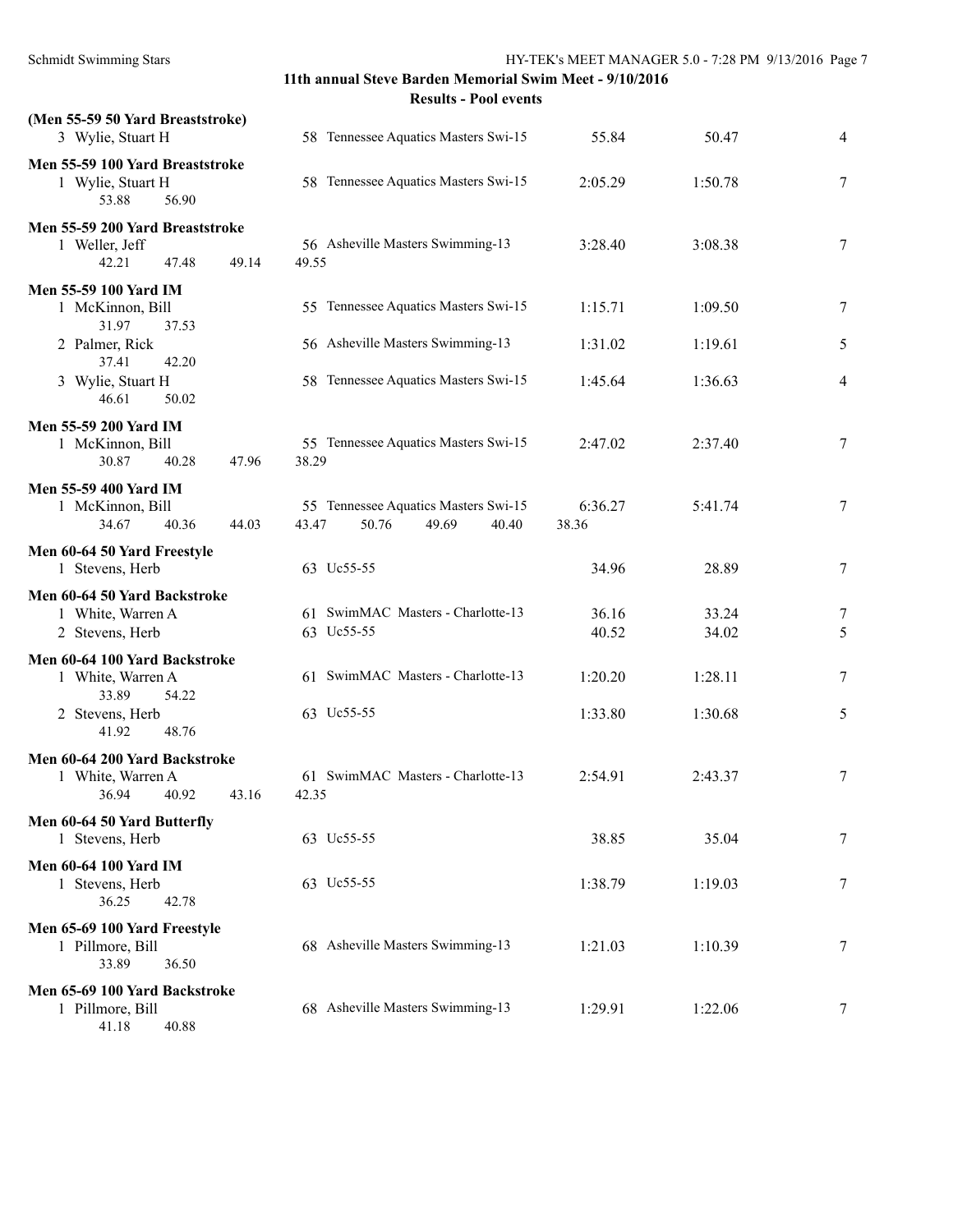| Men 70-74 50 Yard Freestyle<br>1 Meyer, Gerald H    | 72 O*H*I*O Masters Swim Club-18          | 47.73   | 46.20   | 7              |
|-----------------------------------------------------|------------------------------------------|---------|---------|----------------|
| Men 70-74 200 Yard Freestyle                        |                                          |         |         |                |
| 1 Meyer, Gerald H<br>48.53<br>55.53<br>55.68        | 72 O*H*I*O Masters Swim Club-18<br>54.15 | 3:42.00 | 3:33.89 | 7              |
| Men 70-74 50 Yard Backstroke                        |                                          |         |         |                |
| 1 Raab, Wayne                                       | 70 Uc13-13                               | 51.52   | 42.06   | $\overline{7}$ |
| 2 Meyer, Gerald H                                   | 72 O*H*I*O Masters Swim Club-18          | 1:01.05 | 57.62   | $\sqrt{5}$     |
| 3 Parks, Ron                                        | 73 Asheville Masters Swimming-13         | 1:04.55 | 58.12   | $\overline{4}$ |
| Men 70-74 100 Yard Backstroke                       |                                          |         |         |                |
| 1 Raab, Wayne                                       | 70 Uc13-13                               | 1:49.99 | 1:35.73 | 7              |
| 50.31<br>45.42                                      |                                          |         |         |                |
| Men 70-74 50 Yard Breaststroke                      |                                          |         |         |                |
| 1 Raab, Wayne                                       | 70 Uc13-13                               | 53.84   | 43.09   | 7              |
| 2 Meyer, Gerald H                                   | 72 O*H*I*O Masters Swim Club-18          | 52.17   | 48.27   | 5              |
| --- Parks, Ron                                      | 73 Asheville Masters Swimming-13         | 54.51   | DQ      |                |
| Men 70-74 100 Yard Breaststroke                     |                                          |         |         |                |
| 1 Raab, Wayne                                       | 70 Uc13-13                               | 2:03.52 | 1:44.05 | 7              |
| 49.50<br>54.55                                      |                                          |         |         |                |
| 2 Parks, Ron                                        | 73 Asheville Masters Swimming-13         | 2:02.26 | 1:56.70 | 5              |
| 51.03<br>1:05.67                                    |                                          |         |         |                |
| Men 70-74 200 Yard Breaststroke                     |                                          |         |         |                |
| 1 Parks, Ron                                        | 73 Asheville Masters Swimming-13         | 4:58.69 | 4:36.85 | $\tau$         |
| 53.79<br>1:10.22<br>1:19.14                         | 1:13.70                                  |         |         |                |
| Men 70-74 50 Yard Butterfly                         |                                          |         |         |                |
| 1 Meyer, Gerald H                                   | 72 O*H*I*O Masters Swim Club-18          | 56.61   | 55.50   | 7              |
| Men 70-74 100 Yard IM                               |                                          |         |         |                |
| 1 Parks, Ron                                        | 73 Asheville Masters Swimming-13         | 2:23.68 | 2:18.43 | 5              |
| 1:09.98<br>1:08.45                                  |                                          |         |         |                |
| --- Raab, Wayne                                     | 70 Uc13-13                               | 1:59.25 | DQ      | 7              |
| 41.11<br>47.67                                      |                                          |         |         |                |
| Men 75-79 50 Yard Freestyle                         |                                          |         |         |                |
| 1 Weiss, Edward J                                   | 75 Asheville Masters Swimming-13         | 1:07.71 | 1:05.99 | $\tau$         |
| Men 75-79 100 Yard Freestyle                        |                                          |         |         |                |
| 1 Weiss, Edward J                                   | 75 Asheville Masters Swimming-13         | 2:57.60 | 2:35.08 | 7              |
| 1:10.01<br>1:25.07                                  |                                          |         |         |                |
|                                                     |                                          |         |         |                |
| Men 75-79 50 Yard Breaststroke<br>1 Weiss, Edward J | 75 Asheville Masters Swimming-13         | 1:14.37 | 1:09.78 | 7              |
|                                                     |                                          |         |         |                |
| Men 75-79 100 Yard Breaststroke                     |                                          |         |         |                |
| 1 Weiss, Edward J                                   | 75 Asheville Masters Swimming-13         | 2:42.06 | 2:43.03 | 7              |
| 1:13.57<br>1:29.46                                  |                                          |         |         |                |
| Men 75-79 200 Yard Breaststroke                     |                                          |         |         |                |
| 1 Weiss, Edward J                                   | 75 Asheville Masters Swimming-13         | 5:40.77 | 6:14.09 | 7              |
| 1:18.21<br>1:36.37<br>1:42.45                       | 1:37.06                                  |         |         |                |